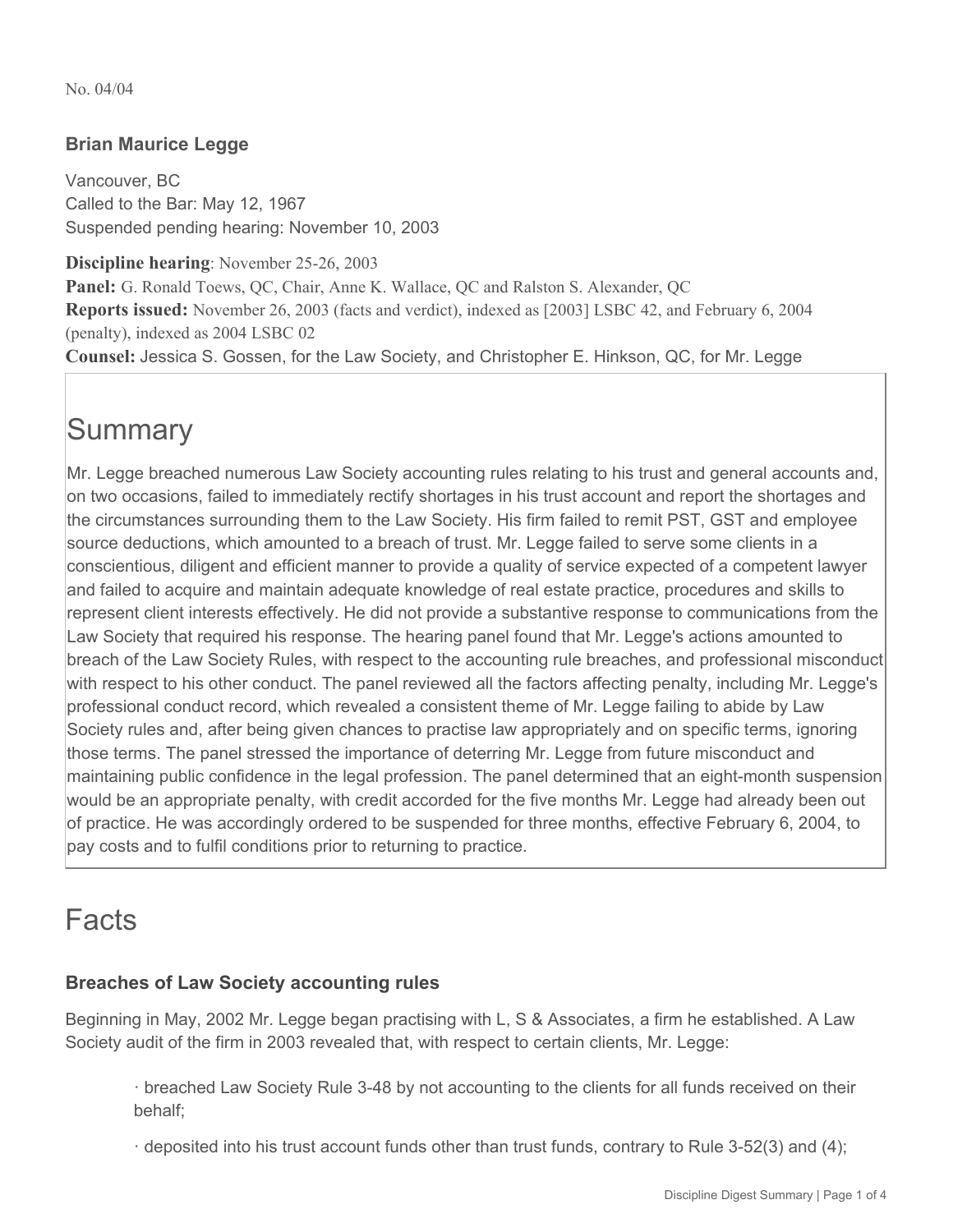· failed to maintain sufficient funds on deposit in trust to meet his obligations for certain clients, contrary to Rule 3-55;

Mr. Legge was also found to have breached the following accounting rules:

· Rule 3-56(1.2) by authorizing a payment from funds in trust when there were not sufficient funds in trust for the client on whose behalf they were to be paid;

· Rule 3-59(3) by failing to record transactions in books, records and accounts in chronological order and in easily traceable form;

· Rule 3-60(a)-(d) by failing to maintain the required trust books, records and accounts;

· Rule 3-61(1) by failing to maintain general books, records and accounts, including a general cash book or synoptic journal, and failing to maintain an accounts receivable ledger or other suitable system to record all transactions in which a bill has been delivered or a disbursement made;

· Rule 3-62(1)(c) by failing to maintain a proper billings file;

· Rule 3-63(1) by failing to record each trust and general transaction within the required time frames;

· Rule 3-63(2) by failing to record in his general books and accounts all funds received on account of fees or otherwise from or on behalf of clients;

· former Rule 3-64 by failing to add and balance his trust and general cash book and synoptic journal at least monthly;

· Rule 3-65(4) by failing to make the required trust reconciliation not more than 30 days after the effective date of the reconciliation;

· former Rule 3-68(2) by failing to retain the trust books, records and accounts relating to the most recent five-year period at his chief place of practice.

## **Failing to remit GST, PST and employee source deductions**

Mr. Legge's law firm collected, but failed to remit, provincial sales tax (PST) and federal goods and services tax (GST) in a timely manner, contrary to the *Social Service Tax Act* and *Excise Tax Act* respectively.

His law firm also failed to remit employee source deductions in 2002, contrary to the *Income Tax Act*. These unremitted deductions amounted to \$8,772.42 as of May, 2003, including penalties and interest in relation to employment insurance and CPP.

#### **Failing to serve clients in a conscientious, diligent and efficient manner**

A Law Society review of Mr. Legge's files revealed a consistent pattern of disorganization, including loose documents and correspondence; few handwritten notes or references to telephone discussions; a lack of correspondence, including the absence of reporting letters to clients and banks; incorrect dates on reporting letters and incorrect or indiscernible dates on which documents were signed; inaccurate documents amended by hand after being signed by clients; failure to fulfil some undertakings, such as to pay property tax or discharge builders' liens; failure to follow up on holdback funds owed to a client and failure to provide a state of title certificate to lenders.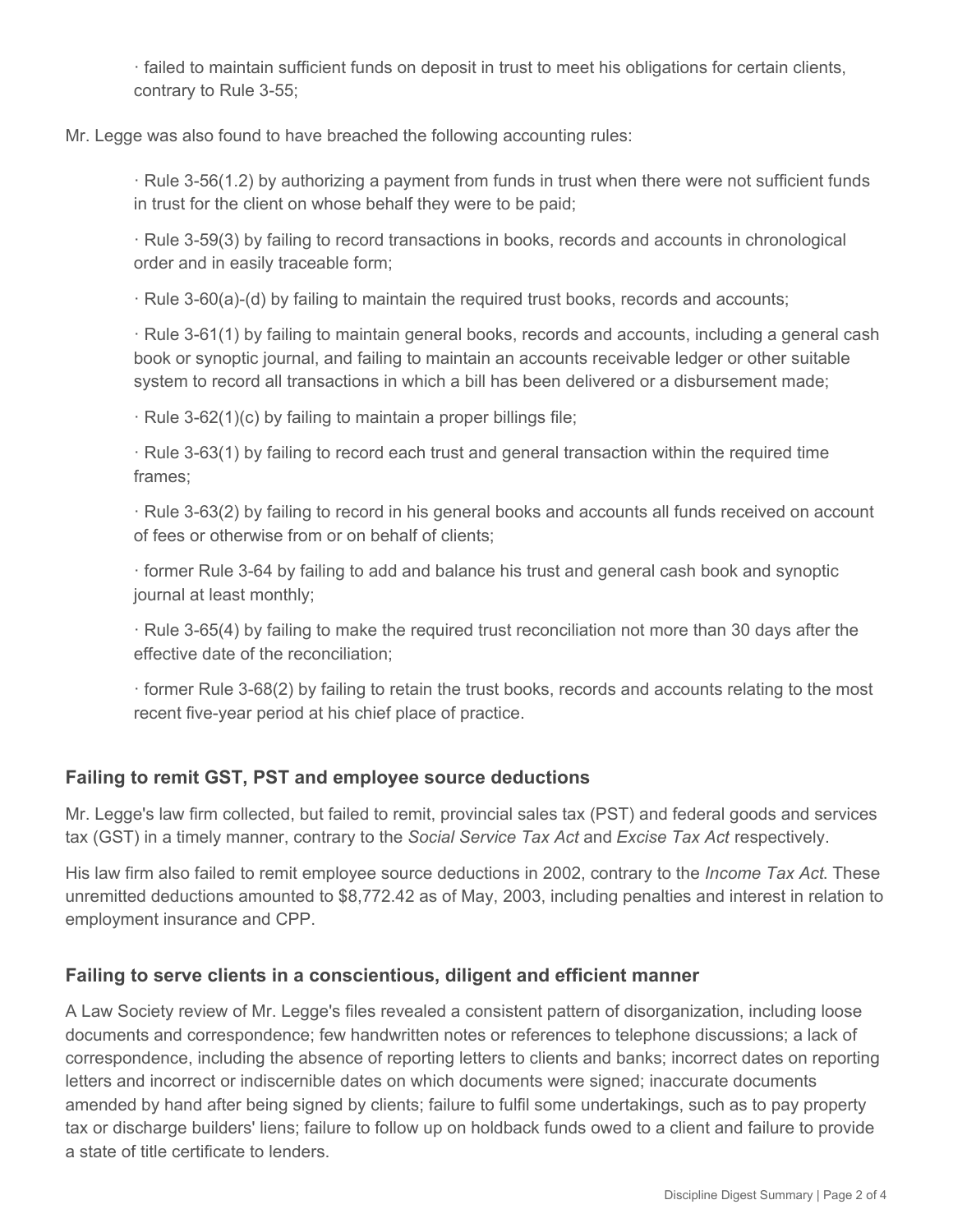## **Failing to remedy and report trust shortages**

In relation to one client, Mr. Legge permitted a trust shortage of \$11,154.89 to exist from November 27, 2002 to January 20, 2003. In relation to another client, he permitted a trust shortage of \$5,473.29 to exist from December 13, 2002 to April 7, 2003.

In both cases he failed to immediately pay funds into the account to eliminate the shortages or to report the shortages and the circumstances surrounding them to the Law Society, contrary to Rule 3-66.

## **Failing to respond to the Law Society**

On March 5, 2003 the Law Society wrote to Mr. Legge seeking his explanation of a complaint. The Society wrote follow-up letters on April 4 and April 22 requesting a reply. On April 29 a staff lawyer for the Society spoke by telephone with Mr. Legge who denied the assertion of the complainant. He said he would provide a written response by April 30, 2003, but failed to do so. The staff lawyer wrote a further letter on May 6 noting that, should Mr. Legge fail to respond within five days, the matter would be referred to the Discipline Committee. The Society received no reply.

## Verdict

The hearing panel found Mr. Legge guilty of breaching the Law Society Rules, specifically, various accounting rules relating to his trust and general accounts.

The panel further found Mr. Legge guilty of professional misconduct in the following respects:

· failing to serve clients in a conscientious, diligent and efficient manner to provide a quality of service expected of a competent lawyer, contrary to Chapter 3, Rule 3 of the *Professional Conduct Handbook*, and failing to acquire and maintain adequate knowledge of real estate practice, procedures and skills to represent client interests effectively, contrary to Chapter 3, Rules 1(b) and (c) of the *Handbook*;

· failing to remit PST, GST and employee source deductions, which failure amounts to a breach of trust;

· on two occasions, failing to immediately rectify shortages in his trust account and failing to immediately report these shortages, and the circumstances surrounding them, to the Law Society, contrary to Rule 3-66;

· failing to provide a substantive response to communications from the Law Society that required his response, contrary to Chapter 13, Rule 3 of the *Professional Conduct Handbook*.

# **Penalty**

In reviewing Mr. Legge's professional conduct record, the hearing panel flagged a consistent theme of Mr. Legge failing to abide by Law Society rules and, after being given chances to practise law appropriately and on specific terms, ignoring those terms. In 1998 Mr. Legge had been the subject of a conduct review for alleged reporting irregularities. A citation was issued, but later rescinded when Mr. Legge undertook not to return to practice without first obtaining a satisfactory psychiatric report. He ceased practice and, after a